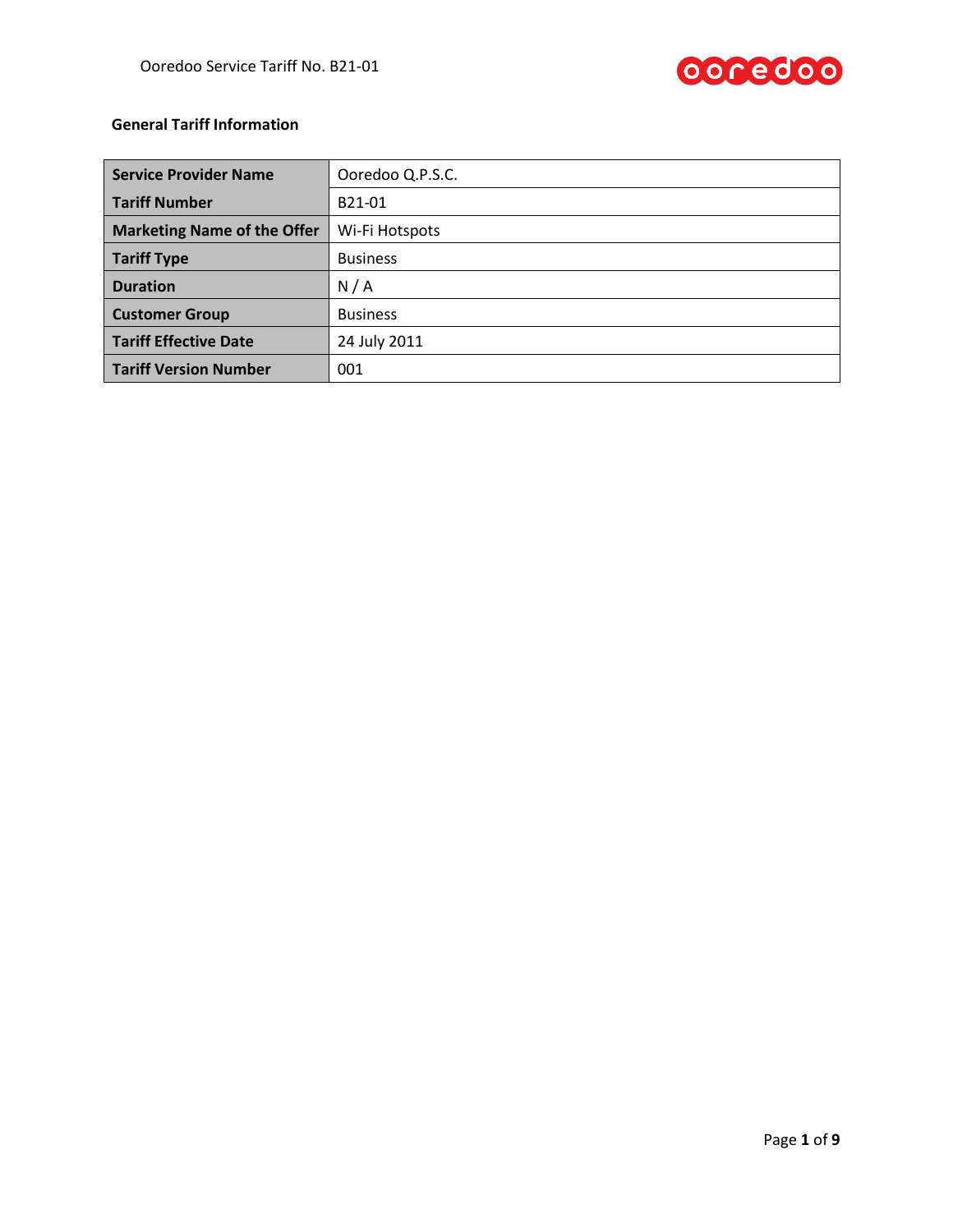

# **1. Definitions**

- **1.1.** LAN local area network a network covering a small geographic area such as a home, office, or group of buildings
- **1.2.** Subscriber –The person or entity that enters into an agreement with Ooredoo to receive and pay for Service.
- **1.3.** User The natural person who actually uses the service.
- **1.4.** Wi-Fi Hotspot- Broadband Wireless Internet Service based on Wi-Fi technology
- **1.5.** Wi-Fi Wireless high-speed access to the Internet provided using IEEE-802.11x technology.
- **1.6.** Access Point A device that connects to a Wi-Fi router and extends its operational service range. The access point connects to a Wi-Fi router directly or to an Ethernet hub.
- **1.7.** Wi-Fi Router A device that connects a WAN (wide-area network) to a wireless Wi-Fi LAN (local area network).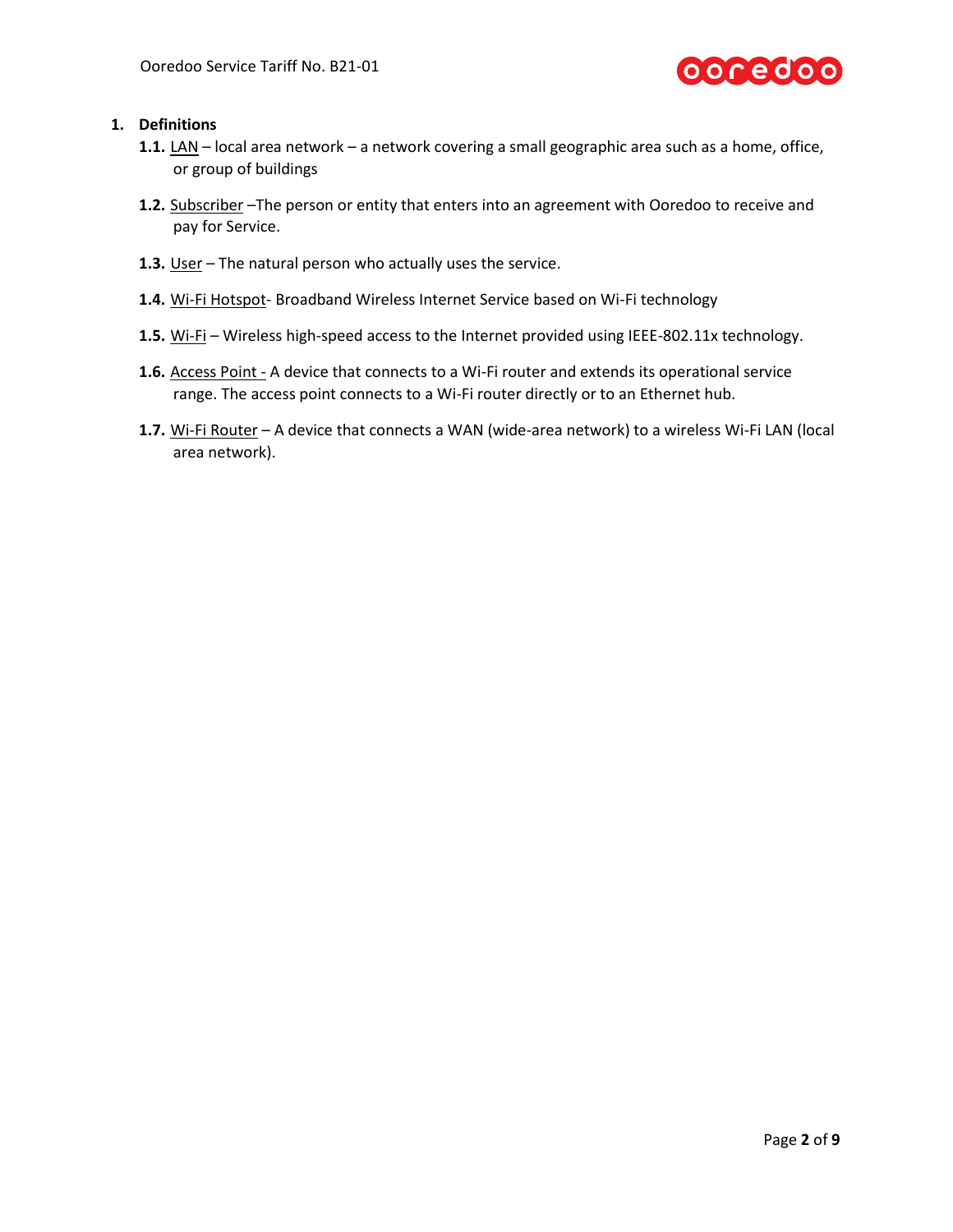

## **2. Tariff Terms and Conditions**

**2.1.** This tariff is neither a special promotion nor a readjustment.

- **2.2.** This tariff will be effective as of the date established in this tariff and will automatically cease being effective if, subject to CRA approval, Ooredoo publishes a new tariff for this service or publishes notification on its webpage that this tariff is no longer effective.
- **2.3.** From time to time, and subject to CRA approval, Ooredoo may publish promotions and readjustments on its webpage or by other means. Such promotions and readjustments will automatically modify this tariff as specified by Ooredoo as of the date Ooredoo publishes such promotions or readjustments.
- **2.4.** This tariff contains charges and conditions applicable to the provision of the WiFi Hotspot Service.
- **2.5.** These terms and conditions are in addition to the terms and conditions specified in other tariffs and Master Services Agreement.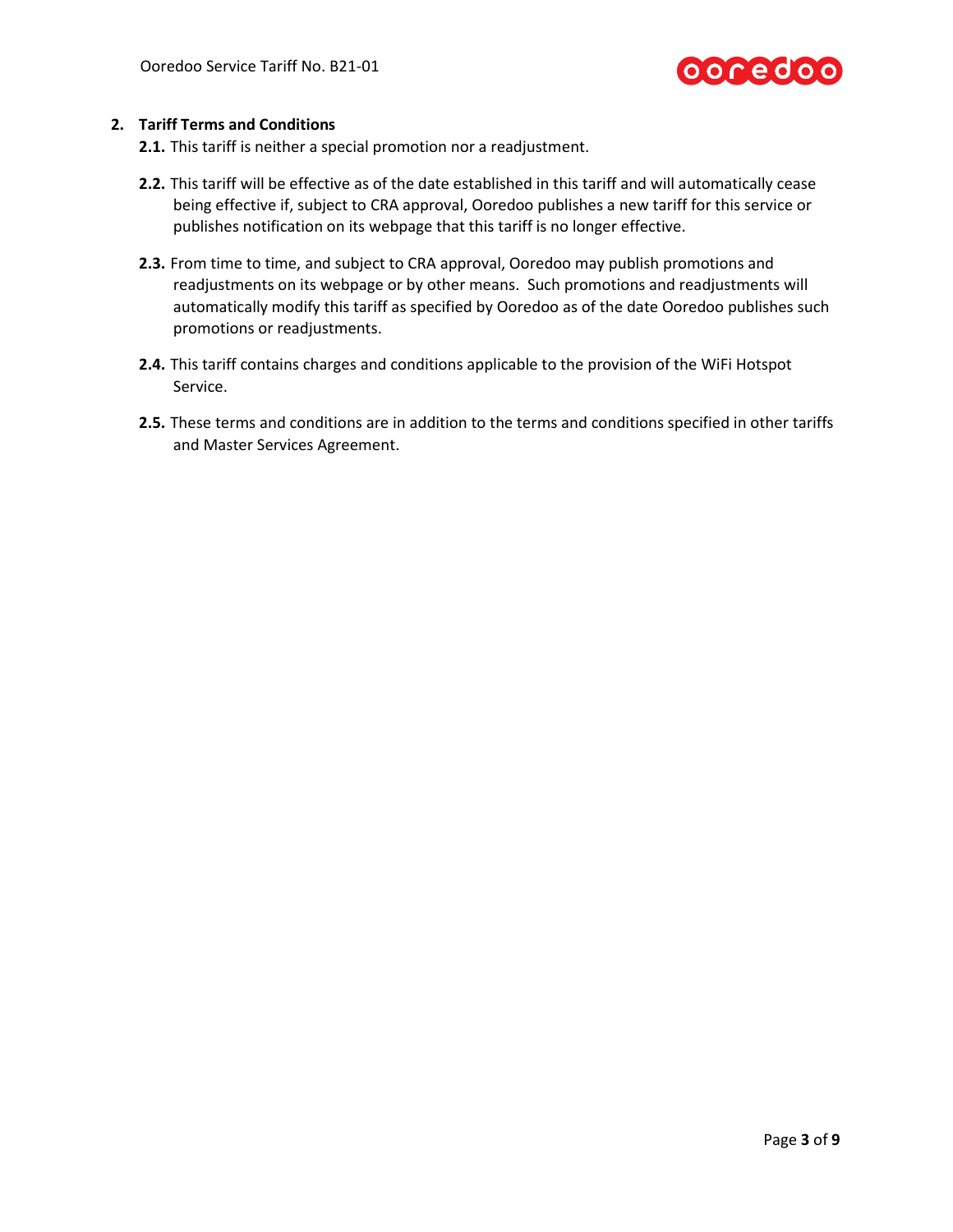

# **3. Service Description**

**3.1.** Wifi Hotspot Service enables corporate customers to provide wireless broadband internet access in the Subscriber's location(s). The Wi-Fi hotspot service is based on an underlying Ooredoo Business fixed broadband service coupled with the provision of an enhanced security Wi-Fi router plus additional Wi-Fi access points. Subscribers receive password vouchers enabling and controlling end-user access to the service at their business premises.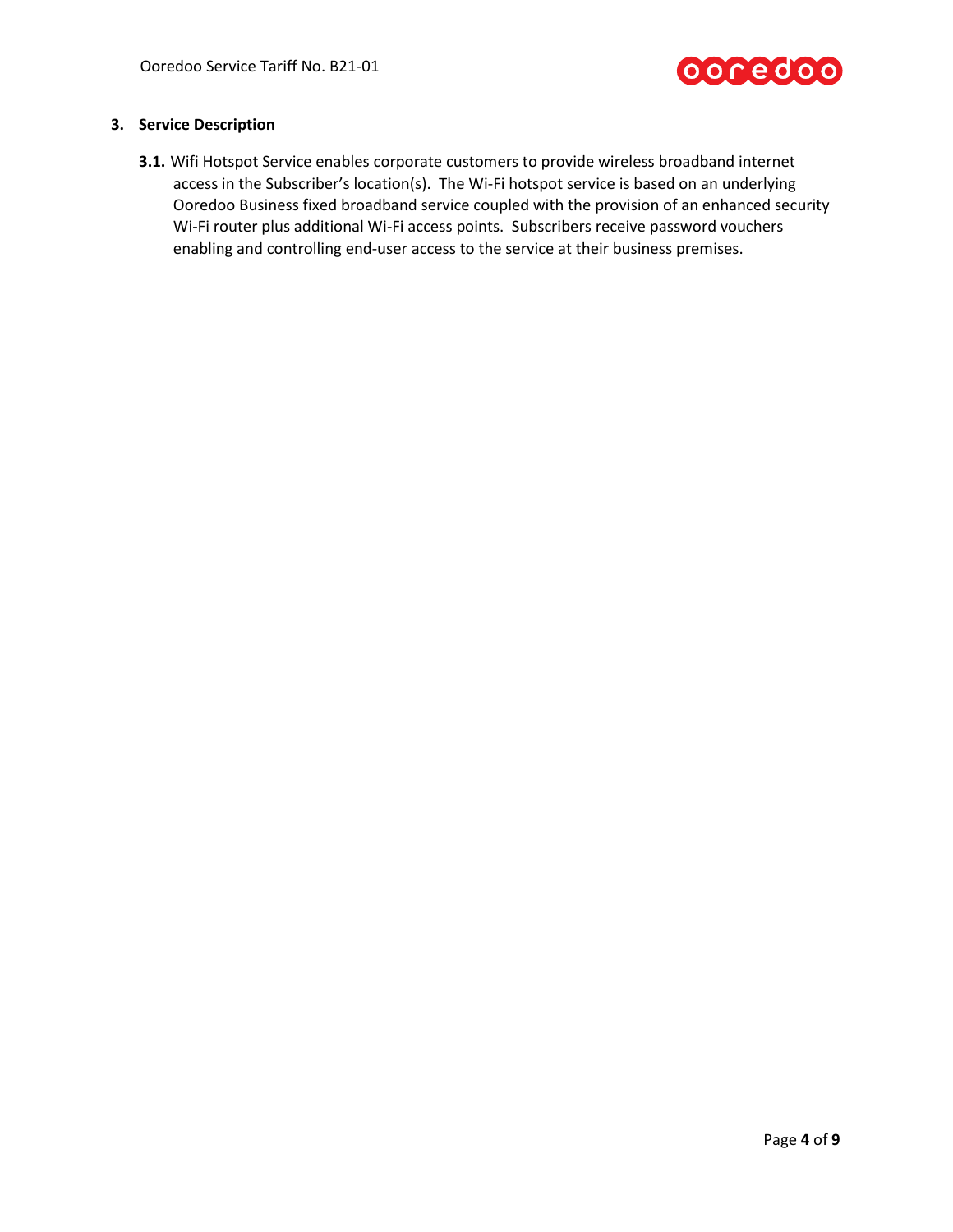

#### **4. Service Features and Charge Rates**

#### **4.1.** WiFi Hotspots

- **4.2.** End-user usage of the Wi-Fi hotspot is controlled by the Subscriber issuing usage vouchers to end-users in or near the Subscriber's business premises. The vouchers detail a username and password which when input into a dedicated Subscriber web interface will facilitate end-user access to the internet for a specific duration. Distribution of the end-user vouchers is entirely at the discretion of the corporate customer.
- **4.3.** The Subscriber will receive Wi-Fi hotspot usage vouchers in a spreadsheet distributed via email, CD-ROM or other digital media. The vouchers will consist of a username and password and will be replenished to the corporate customer on a monthly basis.
	- OOREDOO Business Wi-Fi Hotspot voucher permutations Hours of usage **Validity** 1 1 day from first login
- **4.4.** Voucher usage duration and validity are as follows:

**4.5.** Charges:

| <b>Features</b>                                           | Package (1) | Package (2) | Package (3) |
|-----------------------------------------------------------|-------------|-------------|-------------|
| Installation fee per installation (QAR) <sup>Note 1</sup> | 1,000       | 1,000       | 1,000       |
| Monthly Fee (QAR) Note 2 and 3                            | 1,200       | 1,600       | 2,200       |
| <b>Download speed</b>                                     | 2 Mbps      | 4 Mbps      | 8 Mbps      |
| Usage limit Note 4                                        | Unlimited   | Unlimited   | Unlimited   |
| <b>Default access points</b>                              |             | 2           | 4           |

3 1 day from first login

24 1 month from first login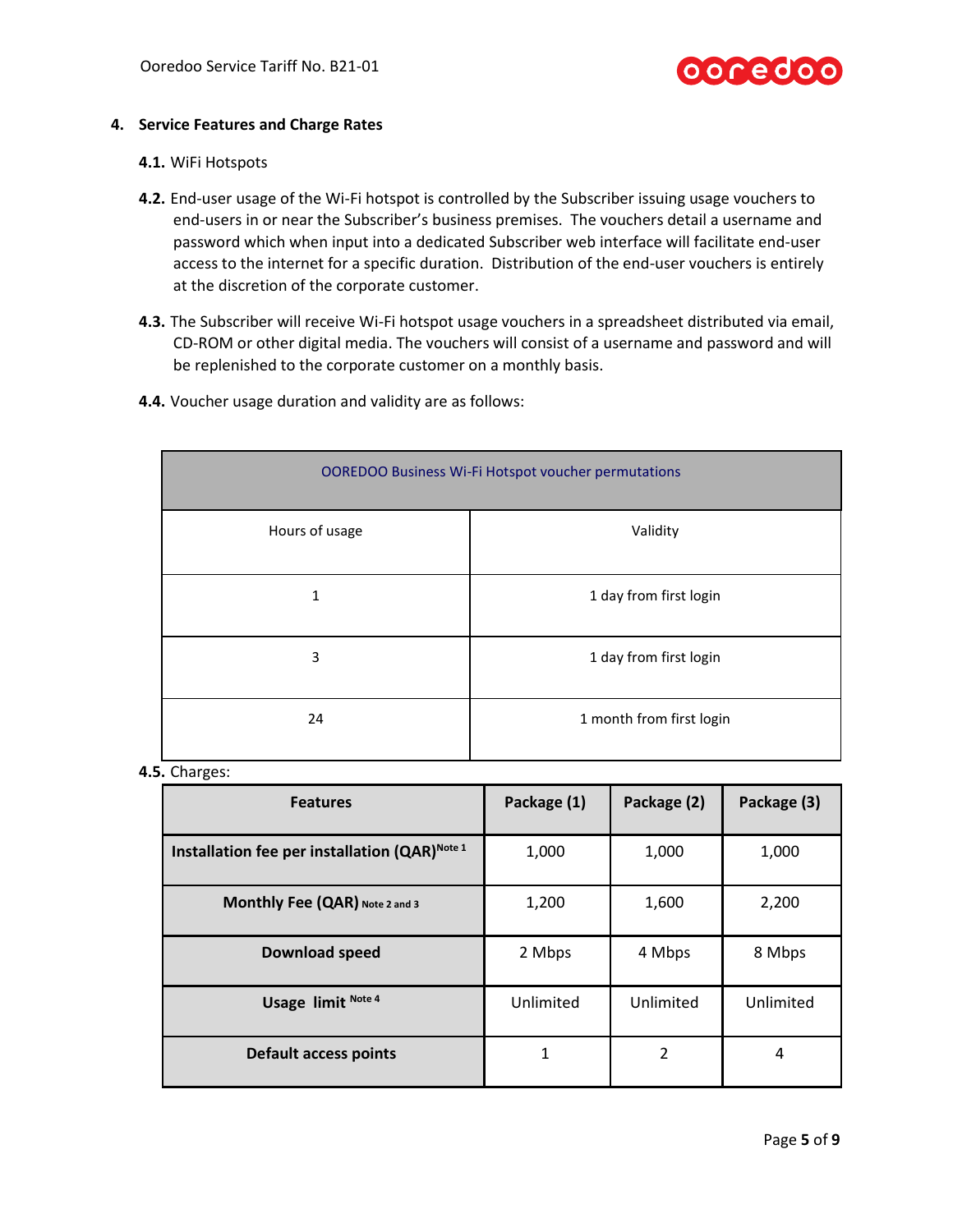

| Additional access points available       |          |          |          |
|------------------------------------------|----------|----------|----------|
| Charge per additional access point (QAR) | 75       |          | 75       |
| <b>Enhanced security</b>                 | Included | Included | Included |

**Note 1:** The installation fee includes, planning, site survey, and installation of the underlying business fixed broadband service, modem, Wi-Fi Router and default number of Wi-Fi access points provided. A customer site is defined a customer premise where an individual ADSL line is installed.

**Note 2:** The Business Wi-Fi Hotspot service incorporates the provision of an underlying business fixed broadband service (for use with Business Wi-Fi Services only) which is not charged for additionally.

**Note 3:** Voucher's are provided to the Subscriber at no charge. The number of vouchers initially provided to the Subscriber will be based on the Subscriber's estimate of the number of vouchers required. Additional vouchers can be requested by contacting Ooredoo's Customer Contact Center at any time.

**Note 4:** Customers of the Business Wi-Fi hotspot service are not subject to any usage limitation of the service and, for the avoidance of doubt; no 'Fair Usage Policy' applies in respect of the service currently.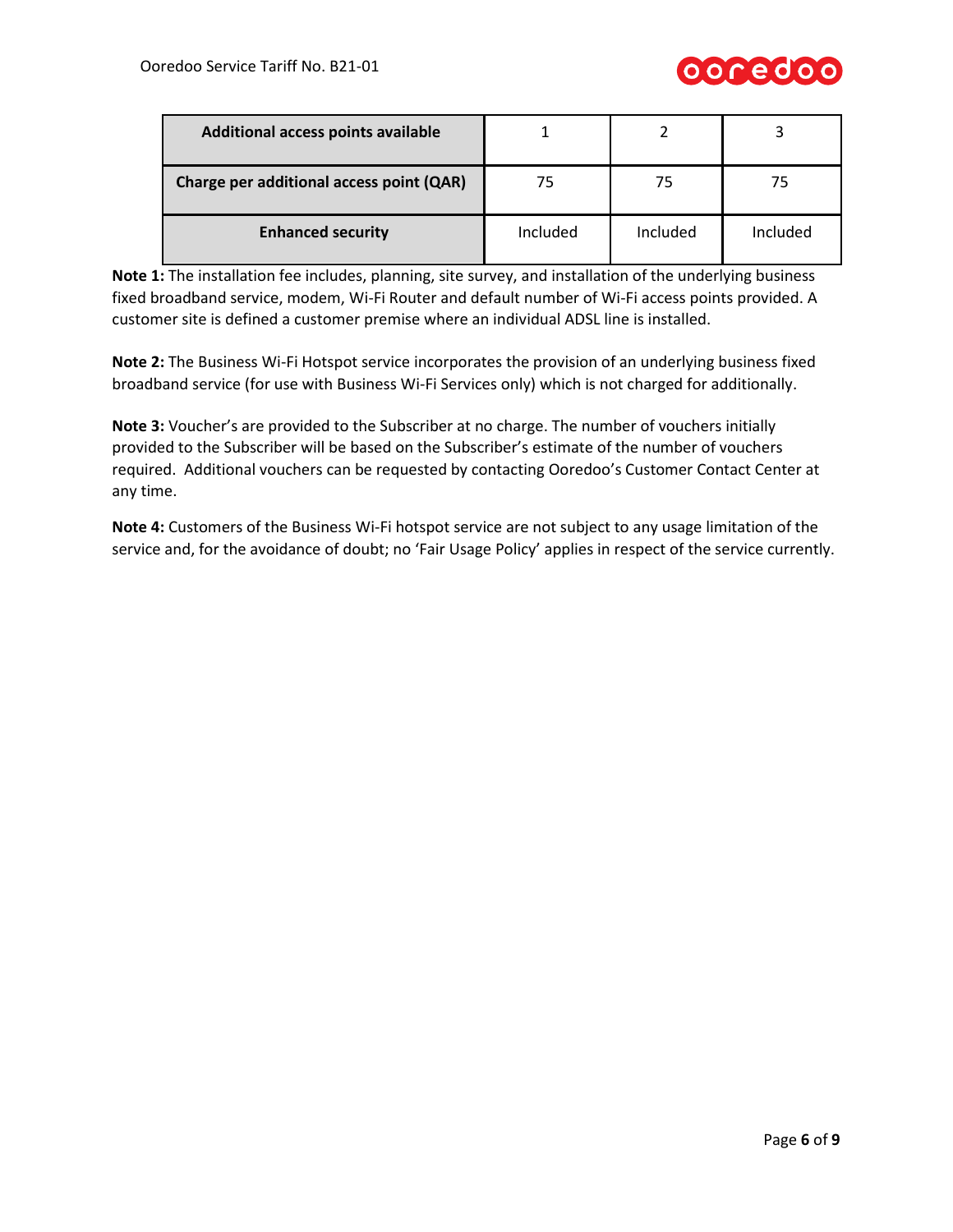

## **5. Service Provider obligations**

- **5.1.** WiFi Hotpot Service may not be available in the subscriber's area, their specific location or may not be compatible with their specific landline connection. In order to verify that Ooredoo can provide this service, Ooredoo will need to verify the following:
- **5.2.** That the subscriber's landline is in an area where they can receive broadband services, based on the feasibility survey.
- **5.3.** That the technical characteristics of the subscriber's landline can support broadband services, which may require the performance of a landline test.
- **5.4.** Ooredoo is responsible for servicing and providing technical maintenance of the service. Ooredoo will not provide any maintenance of additional subscriber equipment, apart from CPE provided by Ooredoo at service installation or connection.
- **5.5.** Ooredoo is not responsible for any delays caused in installation due to the subscriber's absence at the agreed installation date or time.
- **5.6.** Ooredoo may, if necessary to protect the network system, suspend, terminate or downgrade a particular WiFi hotspot.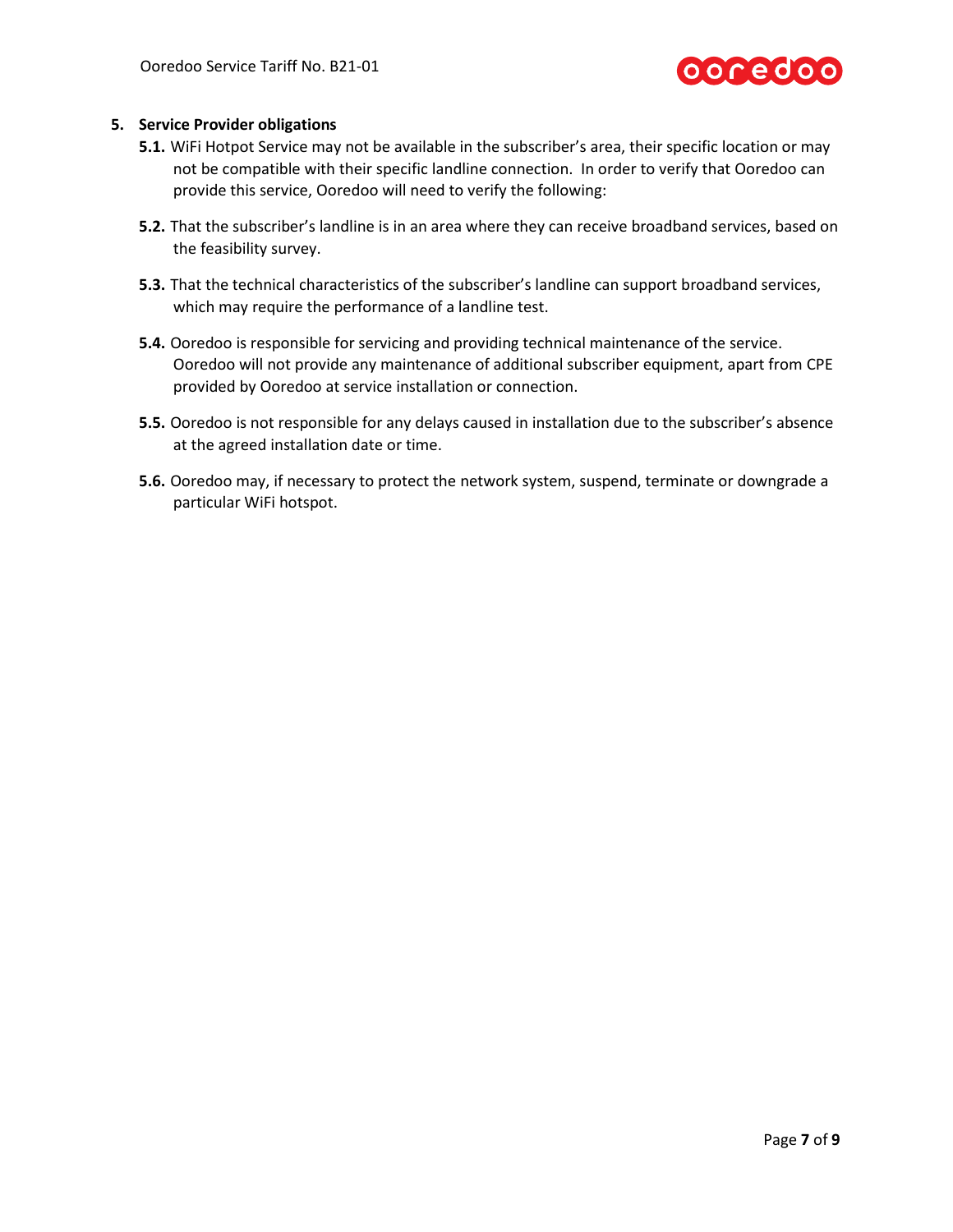

## **6. Subscriber obligations**

- **6.1. Minimum service period:** The minimum service period for the WiFi Hotspot Service is three (3) months commencing from the date of activation of service.
- **6.2.** The Subscriber must subscribe to receive Ooredoo Business landline service (B01-01) in order to be able to subscribe the WiFi Hotspot Service.
- **6.3.** Subscribers may terminate the service at any time but will be liable for the recurring monthly charges applicable to the minimum service period if cancelling the service within the minimum service period.
- **6.4.** Customers are responsible for backing-up their entire systems before installation takes place and ensuring that the software installed in their computer equipment (and other devices) is compatible with the service and related software.
- **6.5. Equipment:** Subscribers may acquire equipment that they intend to use to receive the service from a third-party, provided that all equipment used to connect to Ooredoo's networks and facilities is approved by CRA and is compliant with current requirements for technical standards and specifications as stated in the Master Service Agreement.
- **6.6.** The subscriber undertakes to use the service personally and for their private interest, and shall not transfer the service or assign it to a third party without obtaining Ooredoo's prior written consent.
- **6.7. Prohibition on Resale by customer:** Business Wi-Fi Hotspot Service is for the Subscriber's own use only and shall not be resold to any third party. For clarification, the Subscriber may not, directly or indirectly, issue bills to, or demand any payment from, any third party who might be an end-user of the Business Wi-Fi Hotspot Service (including any of the Subscriber's guests, employees or other unaffiliated third party) for the use of the Wi-Fi Hotspot Service or any element thereof.

**END OF TARIFF**